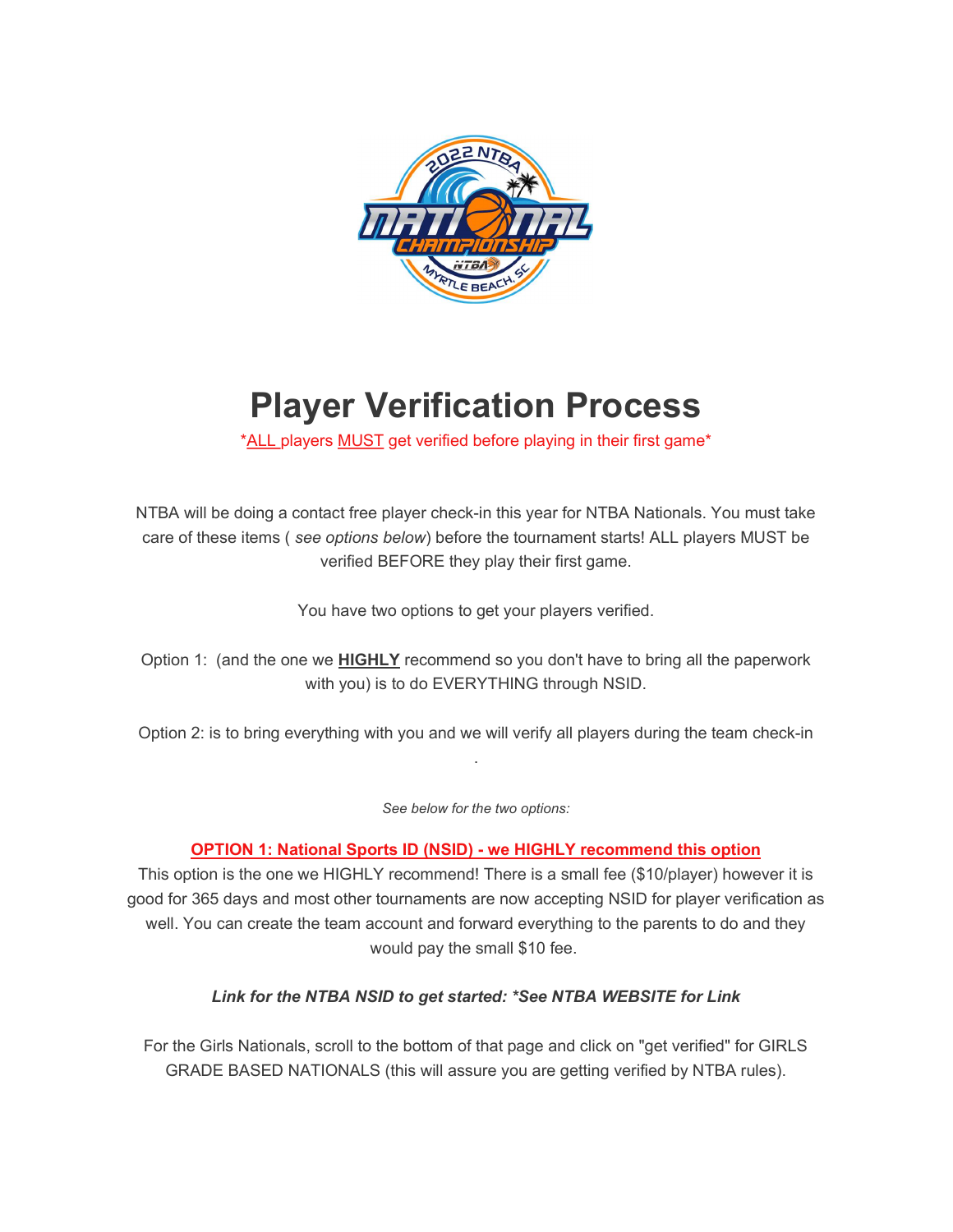Note: NSID has a "chat" feature on their website that can help you with any questions you or your parents have. If you choose to get verified through NSID you will not have to bring anything to NTBA during the coach check-in as NSID will take care of all of that for you! Coaches will still need to check in before you play to get your coaches passes and receive other discounted coupons for things to do in the area, but you do NOT need to bring any paperwork with you to the tournament.

\*Please make sure ALL players are on your roster are VERIFIED through NSID before arriving to Nationals if you choose this option. Players will not be allowed to play in games until they are officially VERIFIED through NSID.

You as the coach will receive a team verification 'green check' that you can show to all other tournaments you play which will be great for you for future tournaments. You can pass the small fee along to the parents to pay as they are getting their players verified through NSID.

NOTE: If your team is already verified through NSID, make sure you connect your team to our NTBA Girls National Championship tournament on NSID (if you have problems connecting to our event, simply "chat" with NSID on their website and ask them to connect your team to NTBA Girls Nationals for you on their end).

OPTION 2: Bring ALL paperwork with you to the Coach Check-In at NTBA Nationals

--------

If you don't get verified through NSID then you MUST do ALL of the following and have everything neatly organized in a folder at the Coach Check-In

#### Items you MUST have at NTBA Coach Check-In:

1. Roster (see link below for the team roster form for NTBA - please fill out in full and have ready to turn in to NTBA during team/coach check-in). NTBA will keep this Roster Form.

2. Copy of a report card for all players on the roster (or something to prove what grade they were in this past school year).

3. Copy of a birth certificate for all players on the roster (or something with their date of birth on it to prove how old they are such as a copy of a passport).

4. Picture of all players on the roster (simply take a picture which can be a head shot/profile pic at practice and have it posted along with their birth certificate & report card).

5. Signed Parent Waiver Form for all players on the roster (see link on NTBA Website).